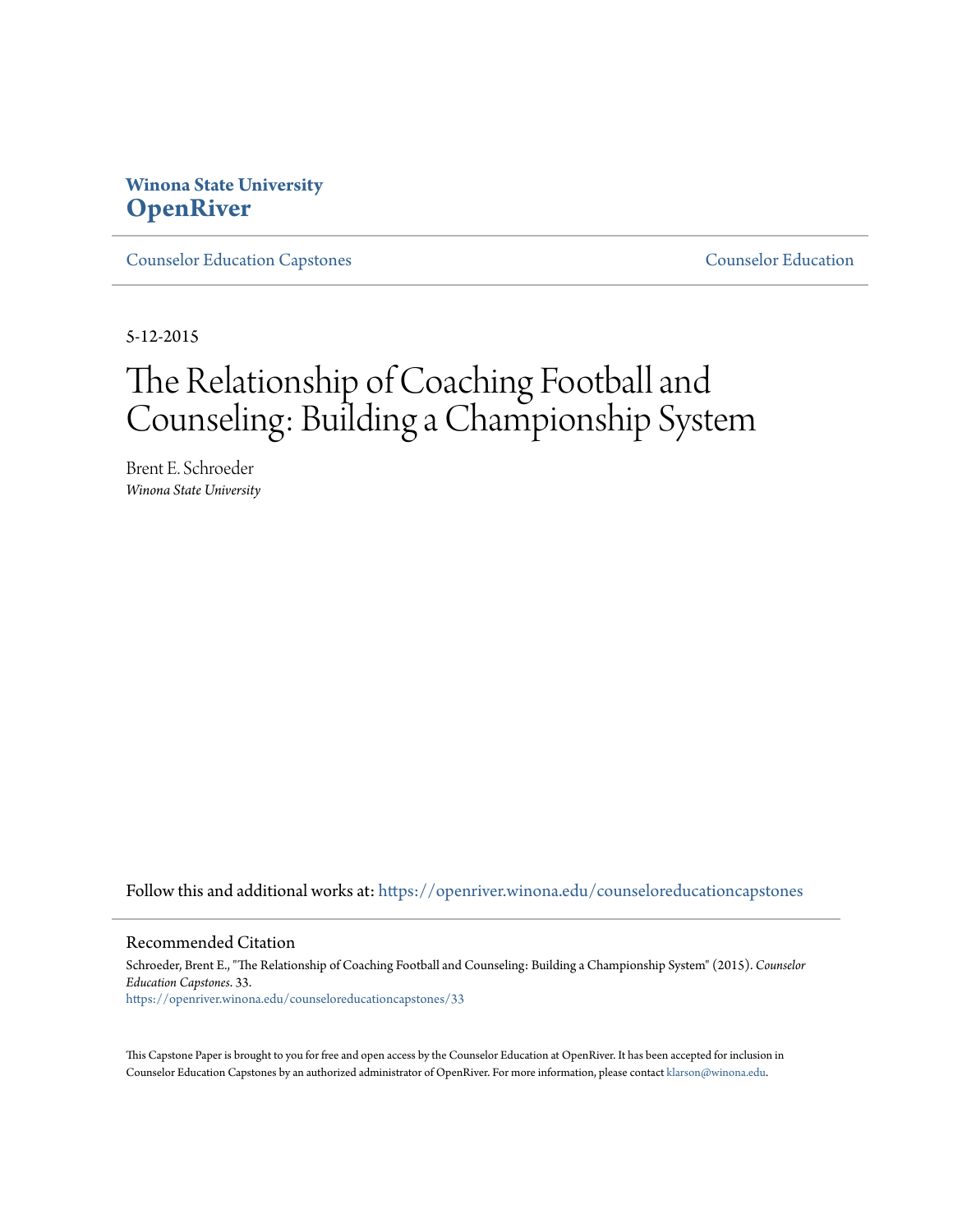The Relationship of Coaching Football & Counseling

Building a Championship System.

Brent E. Schroeder

A Capstone Project submitted in partial fulfillment of the requirements for the Master of Science Degree in Counselor Education at Winona State University

Spring 2015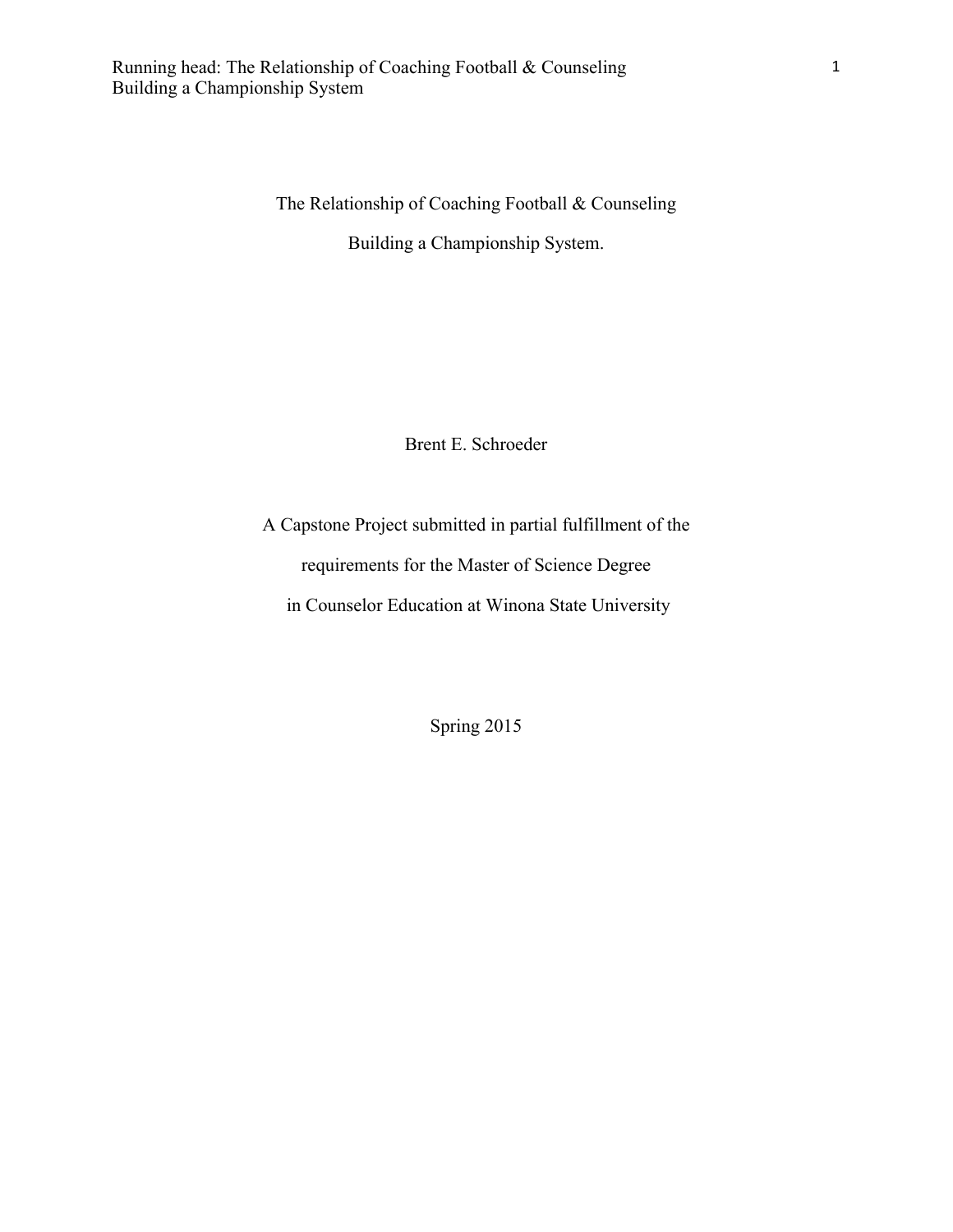Winona State University

College of Education

Counselor Education Department

## CERTIFICATE OF APPROVAL

#### 5/12/2015

## CAPSTONE PROJECT

Coaching & Counseling

This is to certify that the Capstone Project of

Brent E. Schroeder

Has been approved by the faculty advisor and the CE-695 – Capstone Project

Course Instructor in partial fulfillment of the requirements for the

Master of Science Degree in

Counselor Education

Javare, PhD

Capstone Project Supervisor: Mitchell Moore, Ph.D. Name

Approval Date: 3/23/2016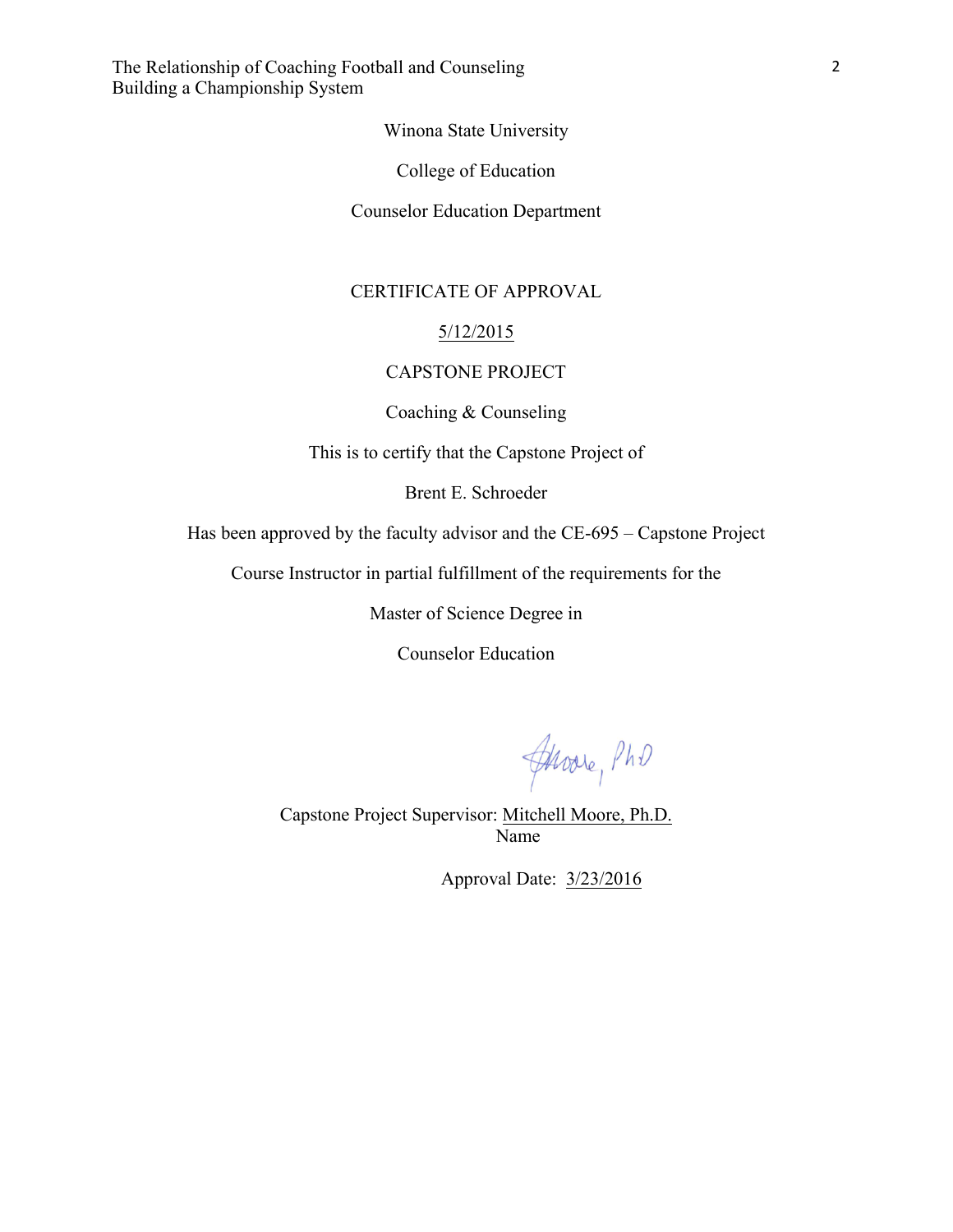#### Abstract

Throughout this paper we will explore how school counselors can help build a championship atmosphere in the school setting. This paper will examine the overlap between coaching football and school counseling. This paper will show how the philosophy of coaching football can create a championship atmosphere in the school system among the students and faculty. The research discussed throughout this paper will show how to build trust, observe leaks in the school system, motivate students and staff, learn how to deal with outside problems, live healthy, and think outside the box to help kids become a leader of themselves. By creating this process in our school systems we as counselors can increase the productivity, and overall health and wellness of our school system, and lead young minds to a successful tomorrow.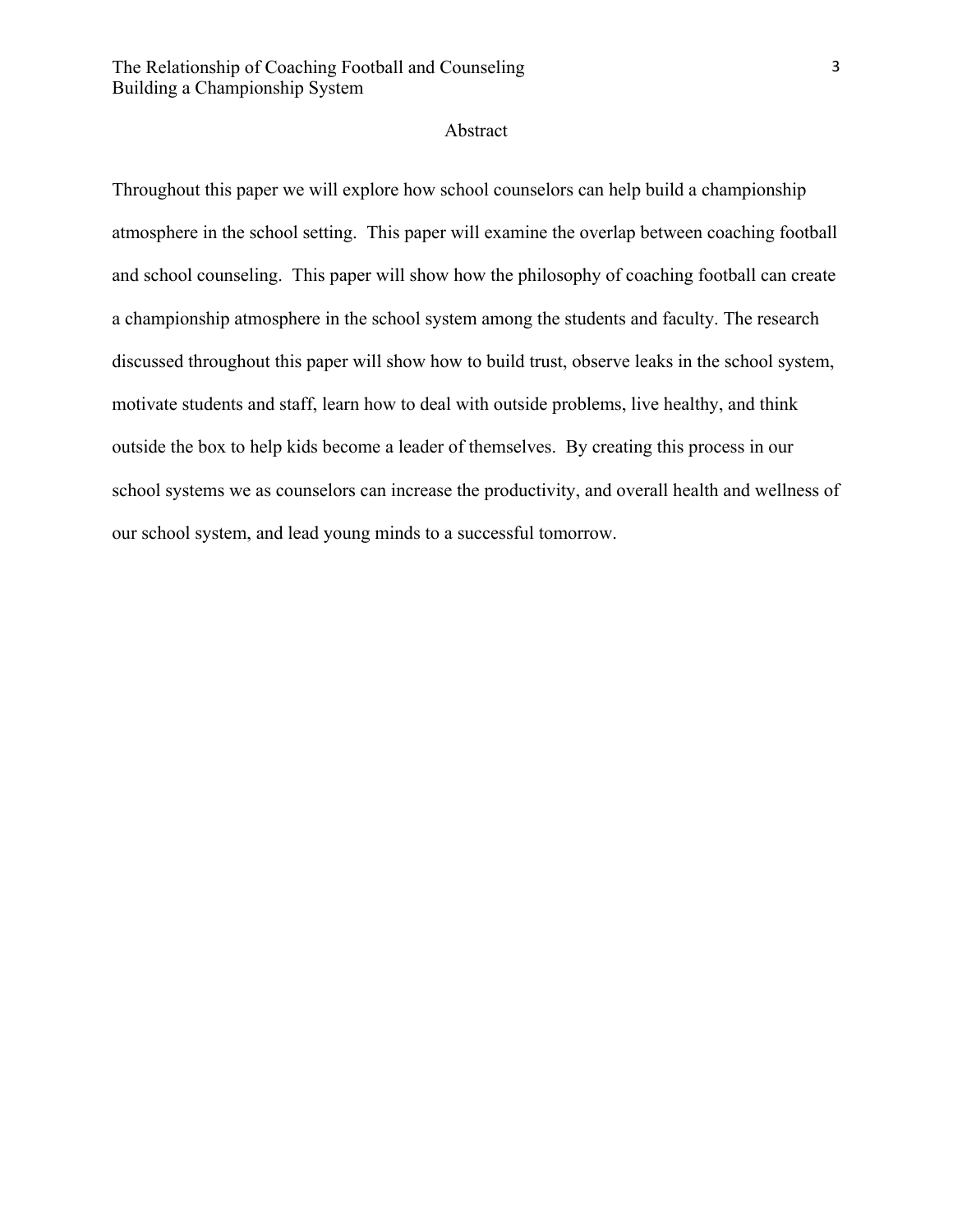# Contents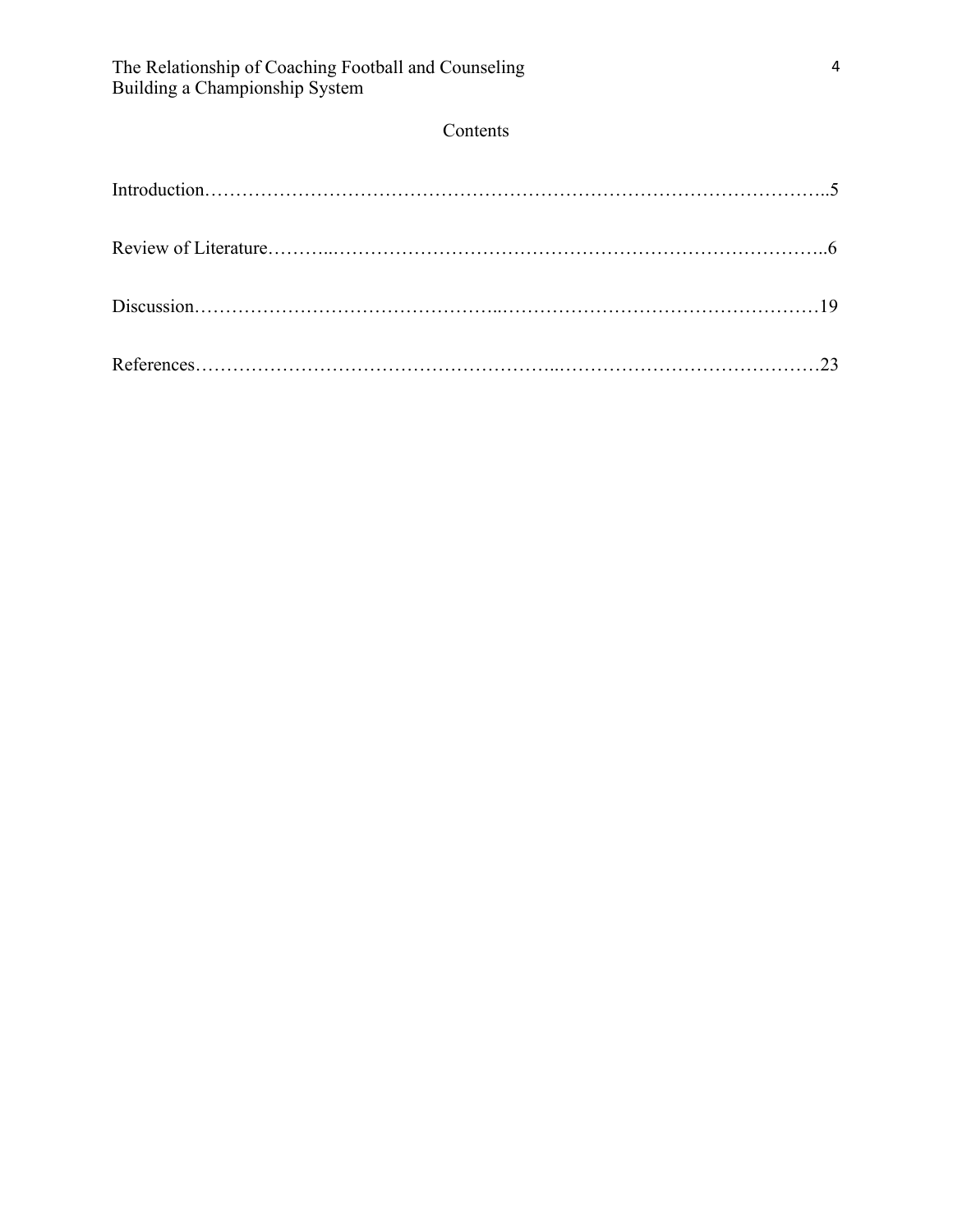#### **Introduction**

If school systems don't tighten up their defense, the leaks in the system are going restrict students from reaching their full potential and cause our communities greater problems in the future. If you look at the consistency across different school districts students and faculty are placed in a system dictated by what has been created before them. By looking at the similarities between coaching football and counseling we can see a severe leak in school systems. The causes of these leaks are many. By patching what has been built before creates new holes that have not been recognized. By identifying these gaps as school counselors we can help students that have fallen through the cracks achieves success. Achieving the correct kind of success for students is the challenge that all school counselors face.

A model for facilitating collaboration between counseling psychology and school counseling that compromised four broad areas: (a) curriculum, (b) research, (c) service, and (d) professional organization. These four areas are basis not only between counseling psychology and school counseling, but can be related to the student's model for success in the school system, Ramono and Kachgal (2004).

Along with collaboration comes one of the biggest key terms to championship success and that is TRUST. Whether on the field or in the school this is the hardest thing to build and the easiest thing to destroy. By definition the key to being successful is being consistent over time. If each level of the school system doesn't trust the other gaps are created. As school counselors we need to work with every member of our team and help students build a trusting relationship with their peers.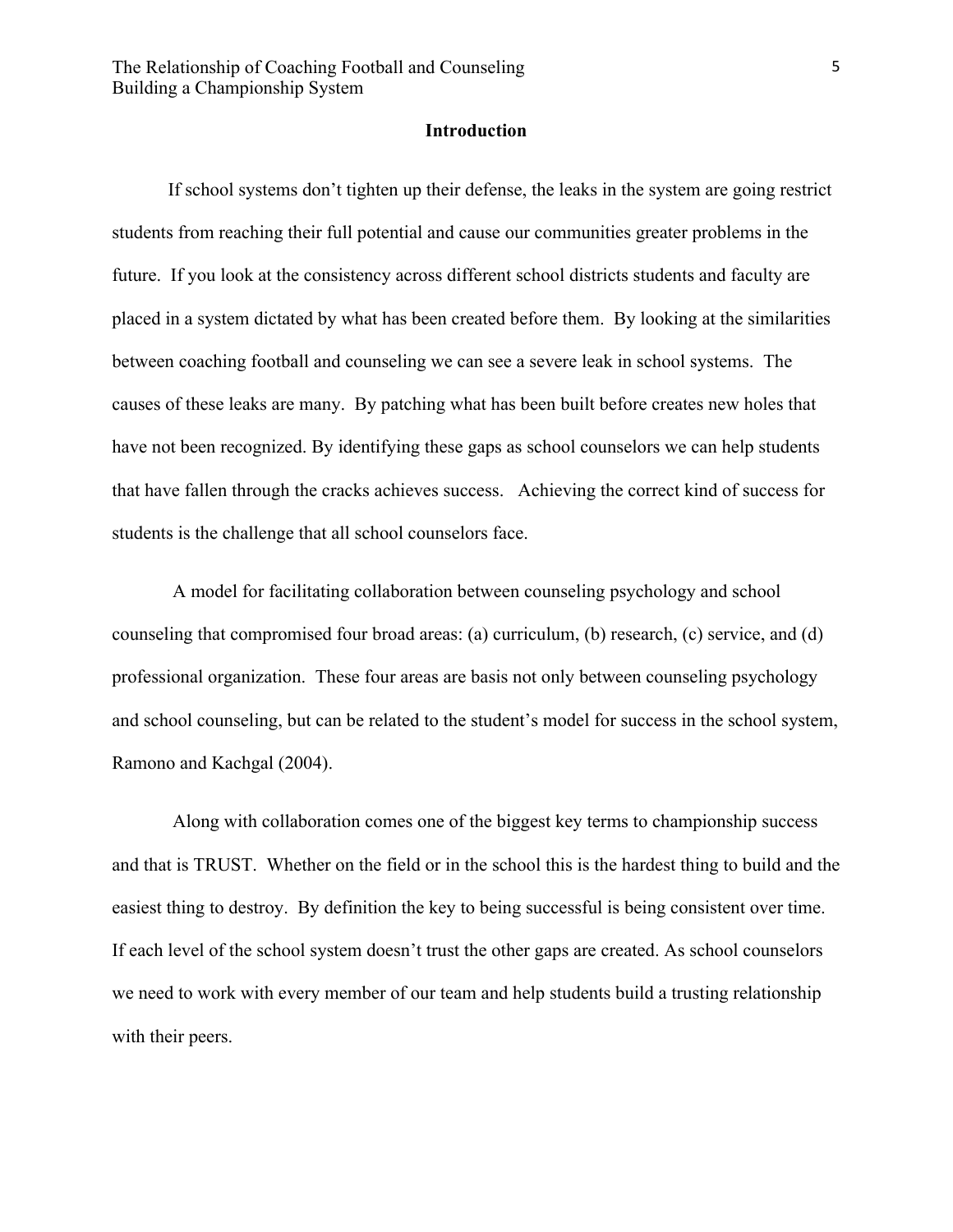#### **Review of Literature**

#### **Goal**

According to the American School Counseling Association the main role of a school counselor is to guide students with social and career development. Counselors consult with students, teachers and parents to identify developmental needs and design prevention or intervention activities in order to guide students on a healthy path toward adulthood. A Counselor implements guidance according to learning theories and the educational philosophy of the school.

As defined by coachescolleague.com a coach has roles, responsibilities, and characteristics that are similar to that of a school counselor. These characteristics are be personal, a good communicator, open minded, fairness and equality, patient, approachable, occupational, organized, responsible, reliable, positive, presentable, knowledgeable, a fitness trainer of the body and mind, motivator, role model, friend, and finally a disciplinarian manager as well as a life manager.

With all these defined characteristics that create great people, the overall goal is to guide students on a healthy path toward adulthood. Through my 15 year coaching career I have observed students and coaches that have all these characteristics instilled in them. So what is the difference between success and becoming a champion? First off is the system that is created. Second is the belief created in a championship team's heart. Notice I said team. There are many championship type people, but for an entire group, team or organization to continue to work together for one common goal over an extended period of time is rare. My goal as a school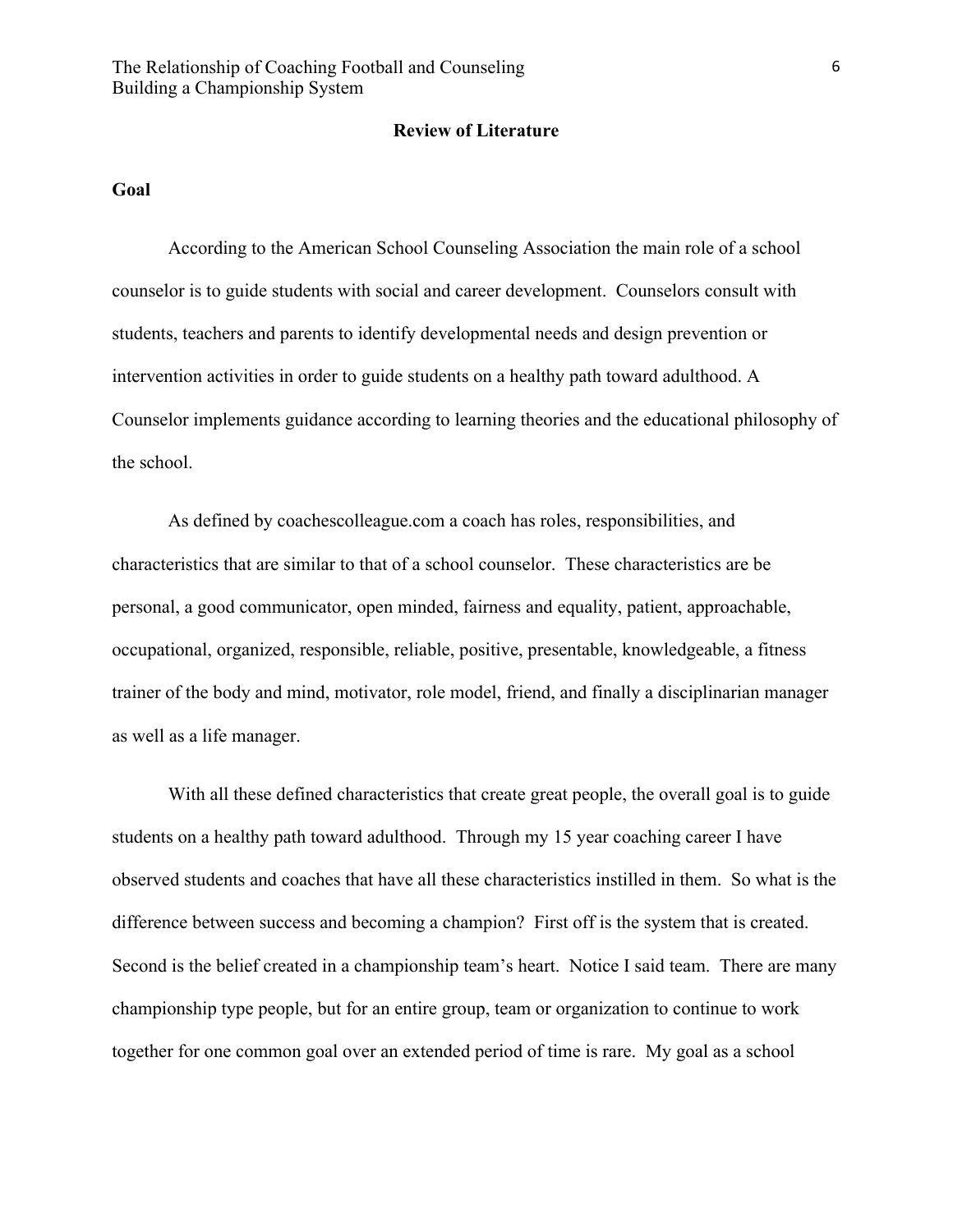counselor is to bring the similarities from coaching to counseling and build a motivated championship team!

## **Building Trust**

Establishing meaningful partnerships is often more difficult than imagined (McGowan, 2005).

Through trust comes collaboration, and from collaboration comes unity, and from unity comes a strength and bond that is not easily broken. This trust is built by performing group counseling techniques that allow the group freedom to establish plans for resolving their problems (Vernon, 2009). As a school counselor, just like a player or coach, you have to create a trust that allows all gaps in the system you are trying to create to be filled. Trust is built by being consistent over time and being aware of the people around you and there assignments. Using a person centered approach is essential in building this trusting relationship and strength in an organization. Unconditional positive regard, congruence, and empathy-the basic tenets of person-centered therapy (Rogers,1965). By showing unconditional positive regard you are allowing the student to build trust in you for understanding who they are and why they act the way they do. By showing empathy in this way you begin to build a bond. Showing congruence toward the student you are working with helps to strengthen this bond. Showing strong empathic listening skills is what make this positive regard such a useful tool. In my coaching career many times all a student needs is a 10 minute walk to realize that you are truly there for them, and through that you can build that trust that the coach or teacher truly does care for their wellbeing. The person centered approach is valuable in any organization in building trust form leaders to people who work with these leaders. The skills that you instill in the client will reflect on the way they treat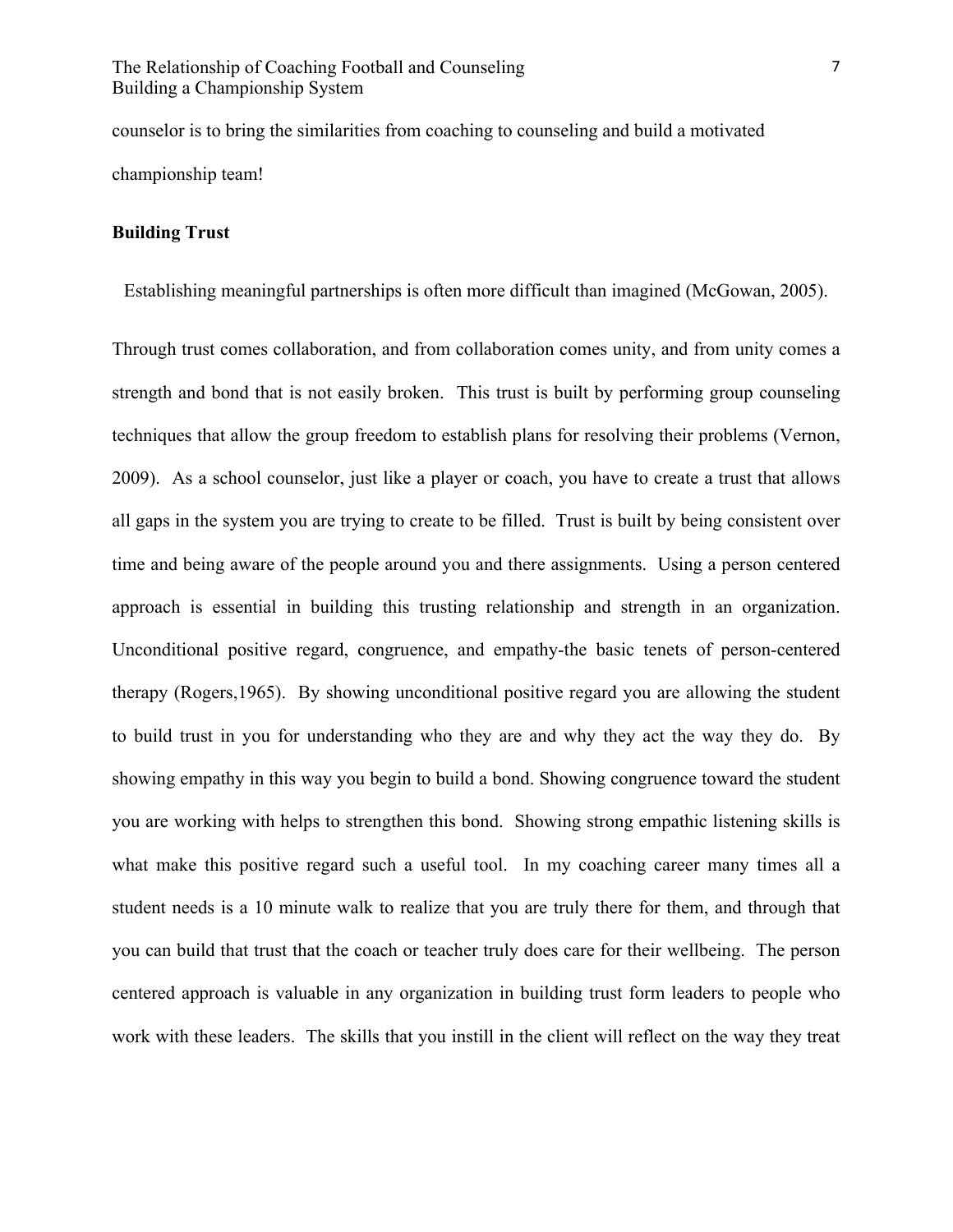others who may not be as experienced in your organization. This is one of the first steps in building championship organizations.

#### **Leaks in the school system.**

When this title is typed in the library search section nothing about the leaks of students abilities are brought up. It is only looked upon as something catastrophic that has happened usually due to lack of maintenance and complacency of the school system. If school districts become complacent and comfortable the human intuition to become lazy will affect the outcome of production in that system.

Using an overview of Rational-Emotive Behavior Therapy, emotional distress results from dysfunctional cognitions and there is a strong interconnectedness between thinking, feeling, and behaving (Dryden, Digiuseppe, & Neenan, 2003). By using the ABC Model in REBT we have built this trusting relationship between coaches and players in our organization. By initiating disputing we have helped student's self-defeating behaviors become minimal. By teaching self-help techniques we can help our team to experience lasting change over a course of a lifetime. Many former players have come up to me years after playing and said what an impact the things they learned on the football field have had on their life and how they use them consistently for the demands of everyday life.

I feel that this is one of the areas that public school systems have formed a somewhat patchwork philosophy in their goals for helping students reach adulthood. Students are not as reliant on self- help as they use to be. Too many students now days have to push a button in order to get a response. I often joke with people that our children will not know how to turn on a water faucet because everything is always done for them.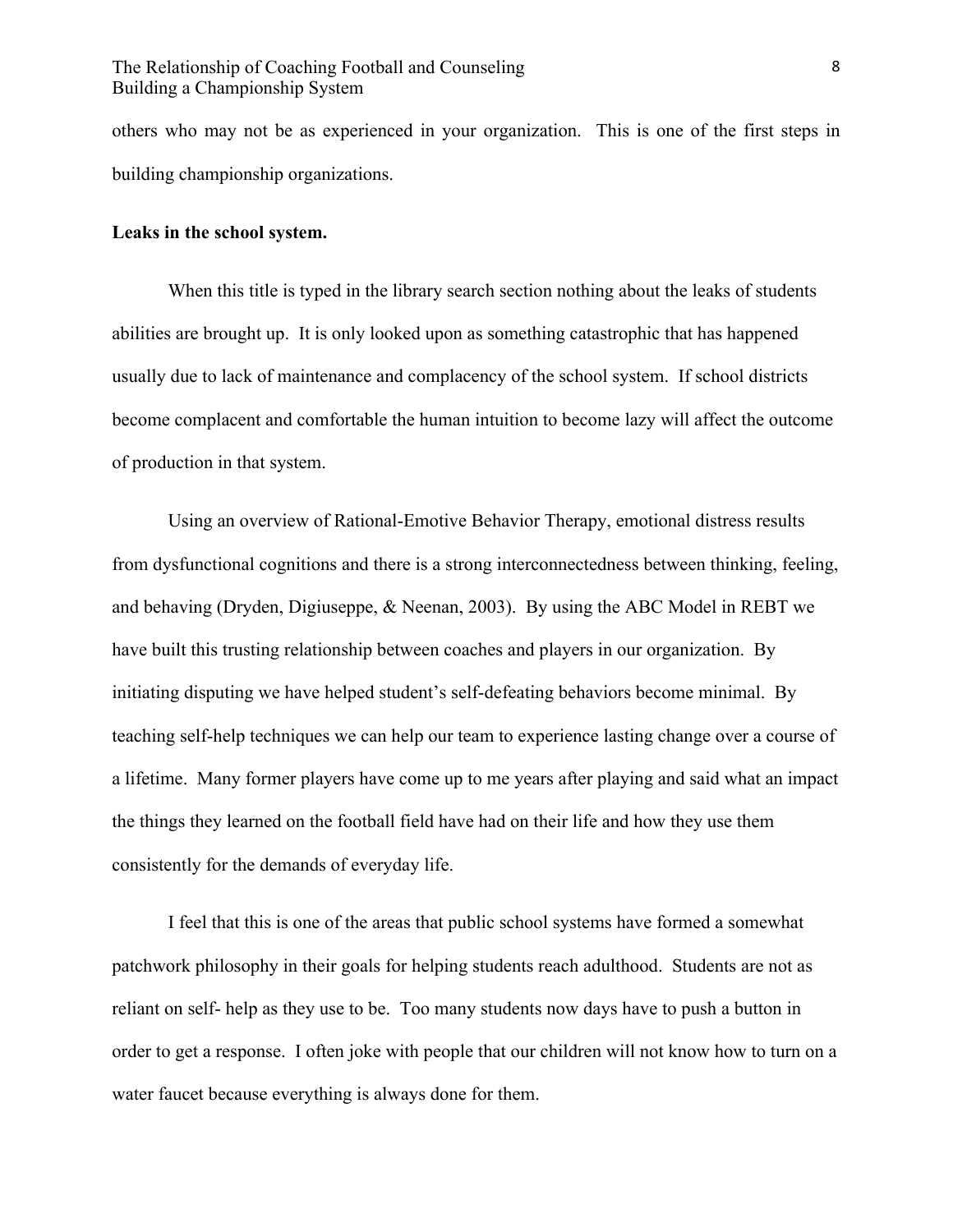I want to focus on the B in the ABC model. The belief is what creates strength in any organization. By creating students that believe in a more positive outcome they are more apt to be able to deal with the rigorous life events that they face. Too many students catastrophize in problems and can't deal with them. Our coaching philosophy in football is to adapt, improvise, and overcome. By using techniques available through REBT such as homework assignments, Bibliotherapy, and various self-help materials a long lasting change can be achieve by students (Ellis & MacCalaren, 1998,Vernon, 2002a).

As a varsity football coach I feel very fortunate to have lived and been mentored by is Carl Fruechte. His philosophy has always been to stay humble and stay hungry. This philosophy was put into place in 2007 after our first state Championship in over 30 years. When I talk about becoming lazy and complacent in our school system I will just shortly reflect on the way that people run as athletes. Upon reaching the pinnacle of success in high school football we reached out to learn more about speed and football movement. Most people believe that it is the legs or stride that control movement. In fact it is the rotation of the shoulder with the arm locked at a 90-degree angle that creates the leg to turn. According to coach Dale Baskett, this relationship creates synchronization between the shoulder joint and the legs, allowing your body to have proper line, sync, and strike with the ground to create more functional movement in less time, thus creating better athletes (personal communication, April, 8, 2007). This specialized speed movement along with Olympic weight lifting techniques and a strong core are key elements in successful teams.

While not to get into a sports performance documentary what is happening throughout our physical education program is our student have been programmed to run lazy and undisciplined. I believe this transference leads the way that people continue through life and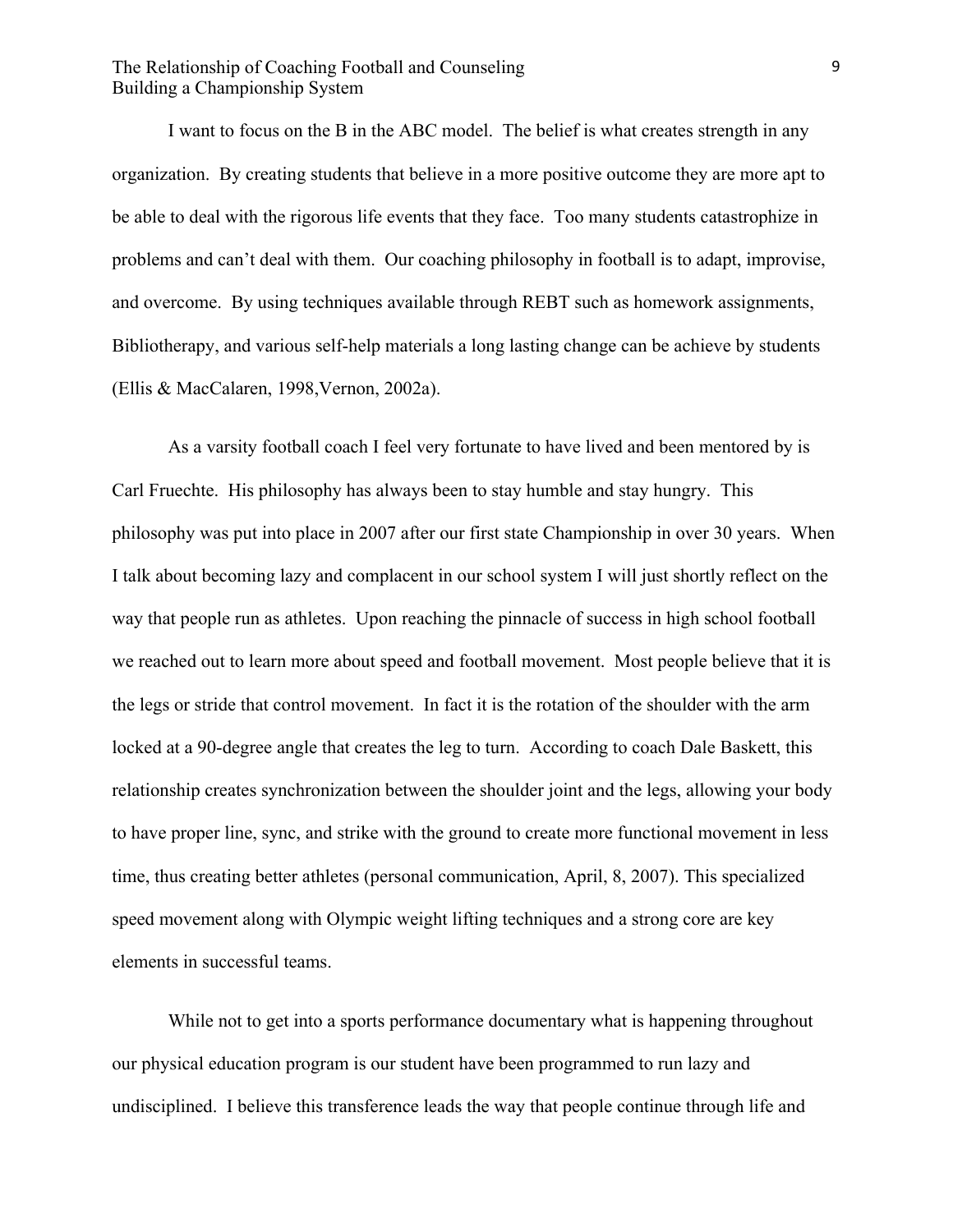school as well. What this has proved to me since 2007 is that the brain has been conditioned over time to follow the path of least resistance in the system that they have applied themselves. By the brain turning thousands of revolutions of incorrect running form a bad habit in mechanical form has been created. I feel that all too often this same kind of mechanical failure occurs in our school system as well. Students become complacent and teachers find paths of least resistance with the students so they choose to teach in this way. I have a defensive philosophy with my defensive lineman that the hard way is the right way. The game of football is designed so that the offense sets an angle on you and you take the path of least resistance. My goal is to have rules in place to cover gaps according to the system that is in front of them. By system I mean offensive formation. So if all gaps are covered and you take the most difficult path and have the tools to defeat the system in front of you the winning percentage is much greater. In the past 5 years following this philosophy we have achieved a winning percentage greater than 95%.

What about the students who do not fall in the category of needing attention. Such as the already good athlete or A student. These students are often times the ones who receive the least amount of praise and attention to build upon their already God given talents. It often takes a catastrophic event for these students to seek out help in the counseling field. All too often I feel that because of the lack of time and resources in school systems the students that sometimes look successful on top, often have huge problems underneath. This is similar to the iceberg technique use in Trauma Focused-Cognitive Behavioral Therapy. The traumas that a person faces in their lifetime are often hidden and unrecognized. With the implementation of TF-CBT techniques students are allowed to explore and answer problems under the surface by using these techniques to move forward in a positive way.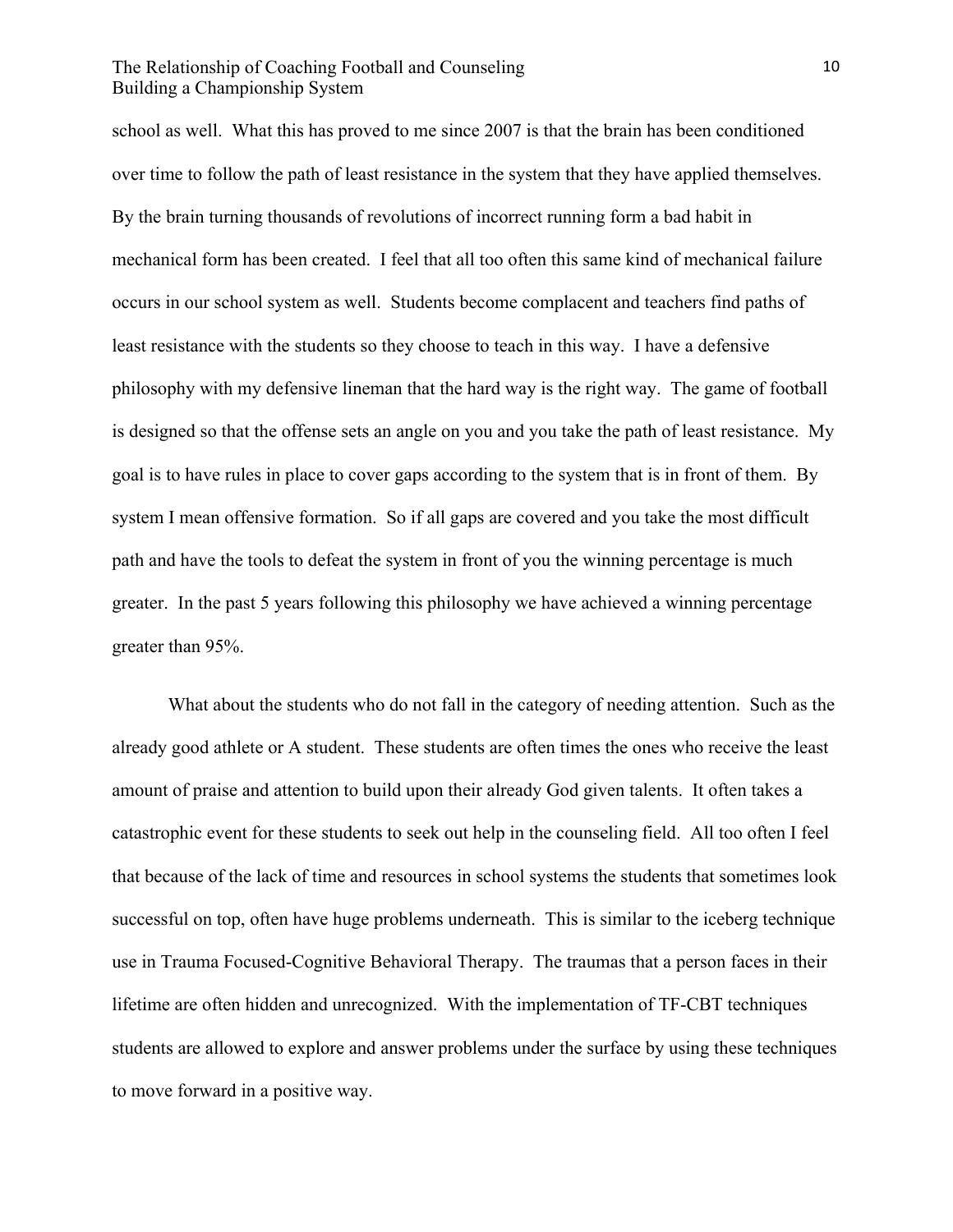#### **Motivation**

The key to becoming motivated is to find something positive about the situation and goal you are trying to achieve. One of the most important things I have learned as a coach is that there is a time for everything in life. Football has time to run, a time to pass. Life has a time to rest, and a time to work, and a time to play. Understanding this in your students of where they are at in life is best described by psychological time. Psychological time is a dynamic process that continuously adapts to changes in life circumstances. (Journal of Counseling and Development 2003(81). We as humans are programmed with a sense of urgency to belong to something greater than we are. What we are instilling in people is hope. Hopes and dreams are what truly motivate people to become greater than they are. If you ask a first grader what he learned in school today he will probably say lots of things. If you ask a senior he will probably say nothing. Being aware of the psychological timing a student is living in will help you discover what motivates them. I reflect back on a practicum experience I encountered where I was meeting with all students with failing grades. While trying to help this young student it was brought up that him and his family had been sleeping in their car at the rest area the night before because they lost their home. Without knowing the needs of the student and the circumstances faced this may lead a teacher, coach, or counselor to take different approaches and reactions to the student.

Many times the lack of motivation is due to outside problems. In order to get the most out of students or players you have to build trust and report with the student in order to instill hope and motivation in their life. Through using a Solution-Focused Approach we can reflect on the organization attempts to solve a problem is more important than the problem itself Gunn, Haley, Lyness, 2007). In football I describe blockers as figments and obstacles of my defenses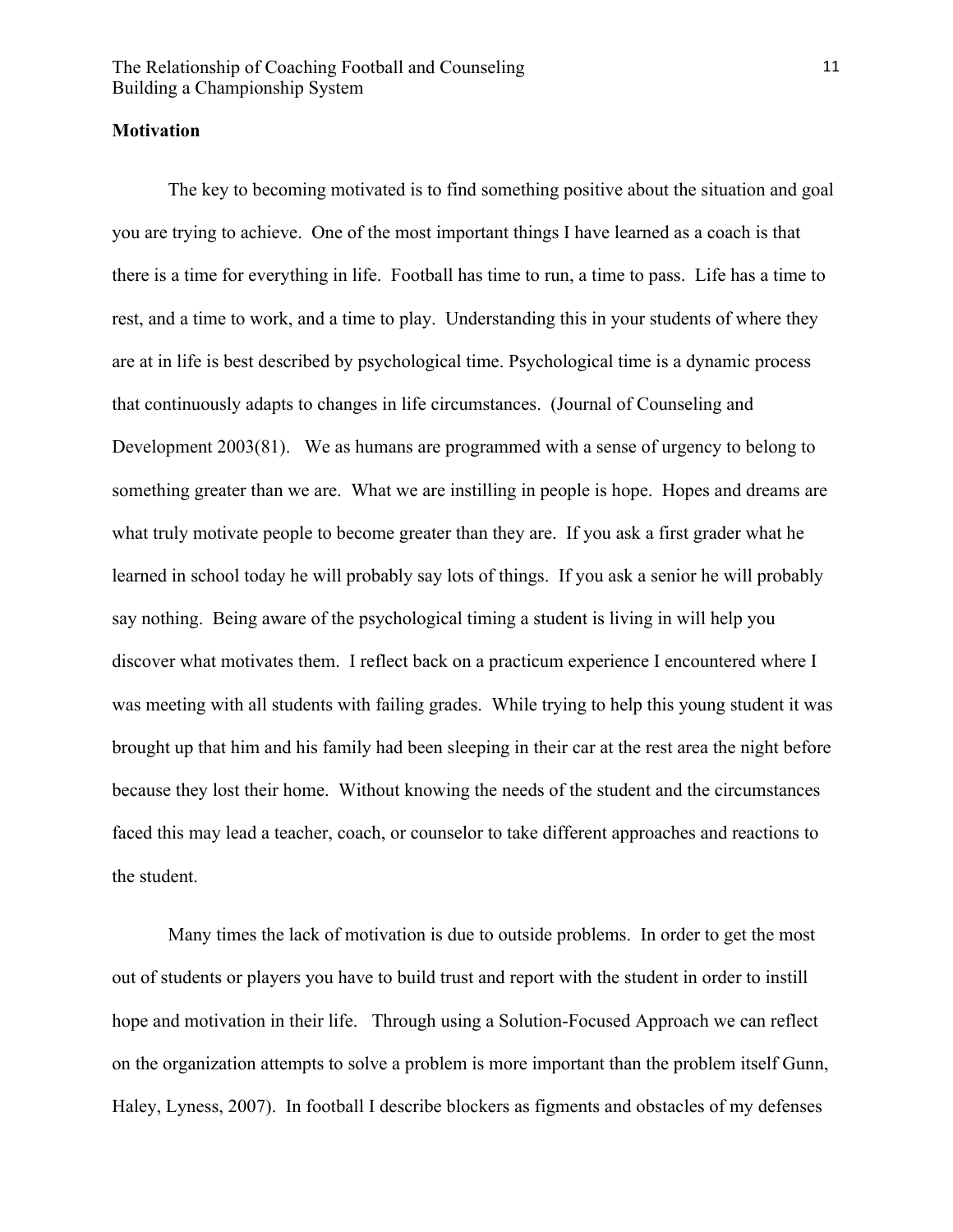imagination. These obstacles are avoided by trained techniques on how to defend against any system. By having an entire defense on the same decision making process allows them to make change with quick, concrete, working solutions. While this may sound as simple as tackling the guy with the ball, it sort of is. But the complexity to it is the matrix of speed angles, trust, and motivation within the created system to reach the goal faster than the system in front of you.

School counselors can really benefit from this Solution-Focused Approach as a facilitator of change, the counselor works to find a proper fit between the family's strengths and the therapeutic interventions (Gladding, 2007). The family system is much more disruptive in today's society. The motivation that can be instilled through counseling in families helps relieve them of that feeling of being stuck. Often times in school systems teachers and students are stuck in situations that have evolved over time. As school counselors we need to use directives to help the team of students, families, and teachers get moving again through these problems. Dealing with problems and creating change is often a very uncomfortable feeling for most people. Thinking outside the box on ways to increase change is often difficult. This is why complacency is built in to many organizations.

# **Dealing with outside problems**

Dual relationship offers some unforeseen challenges in regards to coaching football and becoming a school counselor. Challenges include showing equality to all players on the field, yet giving needed attention and care to those student athletes that need help. One of the biggest struggles student athletes have is leaving the baggage of that day at the gym doors when they come out to practice. Practice should be number one a privilege, but also a release that all students need to maintain a healthy lifestyle balance. Same holds true for any person wearing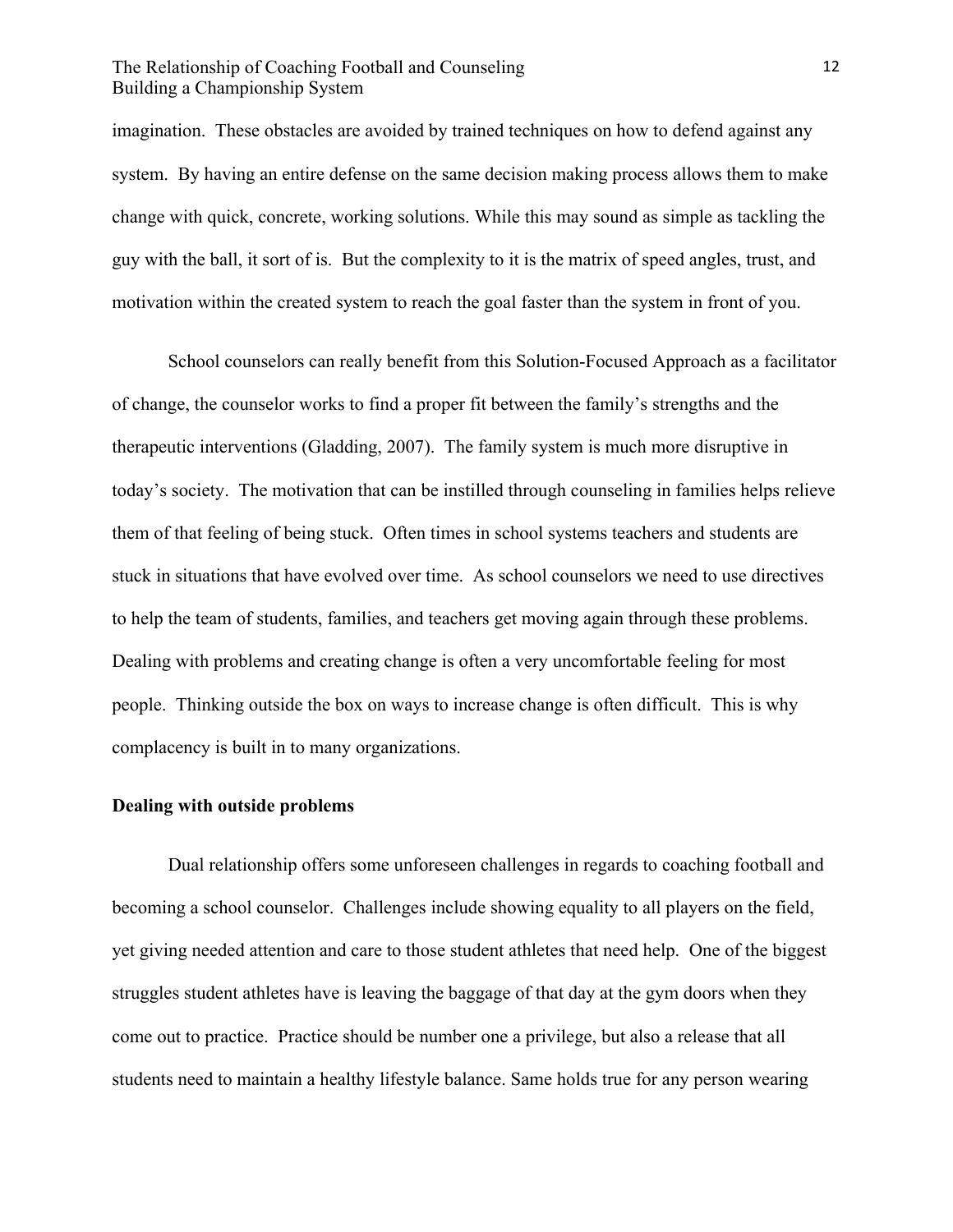two hats in the school counseling and coaching or leadership fields in the school system. In a review of leadership theory and research, Chemers (2000) concluded that effective managerial leaders today need to (a) demonstrate trustworthiness and competence, (b) motivate employees so that they understand how accomplishing group objectives helps them achieve individual goals, (c) coach and guide employers in a way that is empowering and helps to develop their skills, and (d) make intelligent decisions while remaining sensitive to employees" values and needs.

Dealing with these problems in a positive and confidential matter will be a trying thing when performing a dual relationship as a coach and a school counselor. On the other hand you can use coaching as a tool to give the student athlete the extra care and attention that may be missing somewhere else in his/her life if they were not part of the program.

Throughout my practicum experience I began to realize in a short period of time that any student that I came in to contact with had a trauma trigger that was affecting them in some sort of way in the school system. I began to keep tally of the many different behaviors students were having in the classroom. After reflecting upon these students with the current school counselor I began to discover trauma triggers that these students had faced in their life. I began exploring more Trauma Focused Cognitive Behavioral Therapy techniques and the benefits it has on students, families, and the school system.

As a coach over the past fifteen years I have seen countless ways in which these past traumatic events affect the way a student develops. As a coaching staff we have seen players come through the program that we can recognize the mental and physical health of a player just by their mental focus and running form. All people deal with outside problems in a different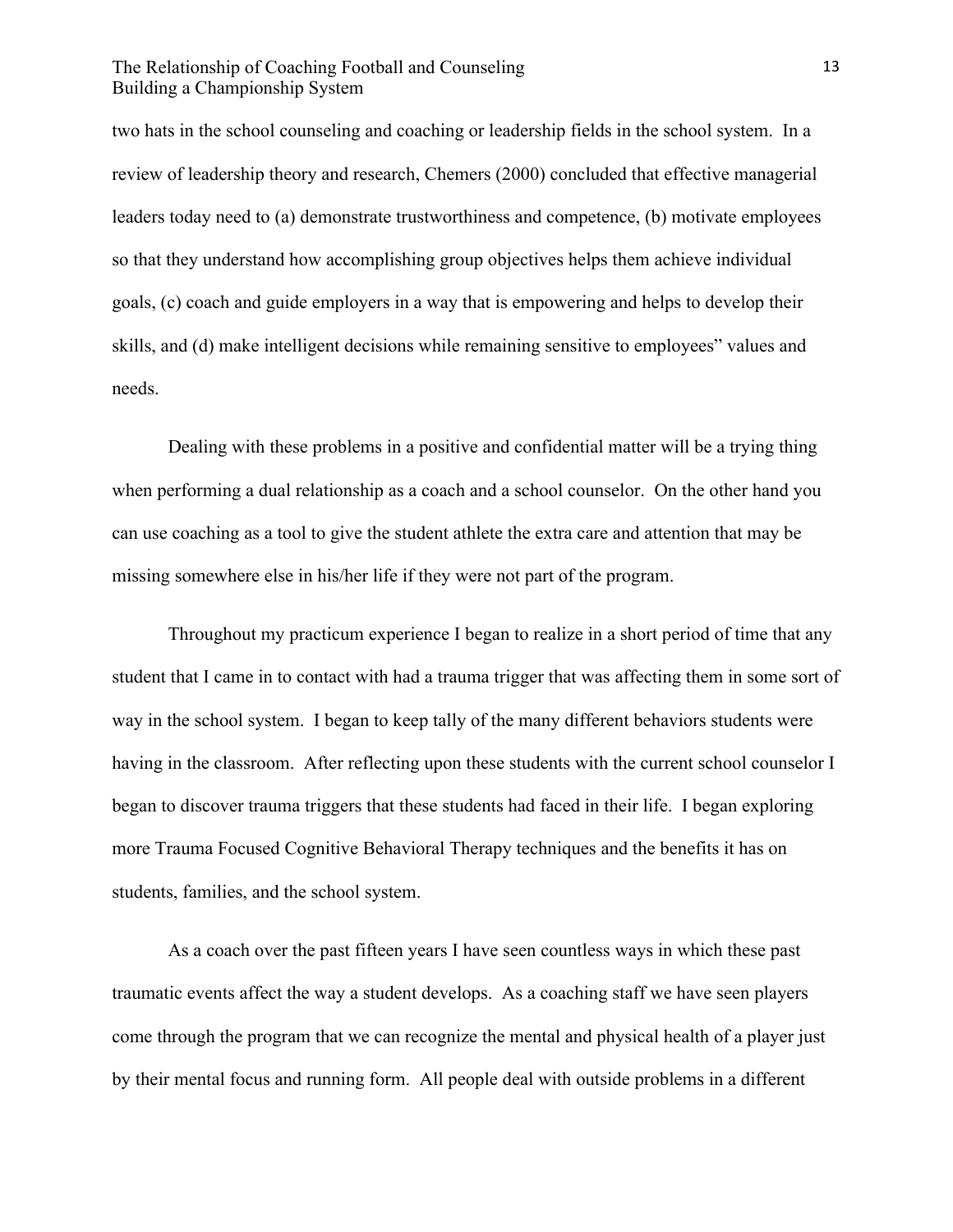way. As school counselors I believe that we can look at a student's daily method of operation and realize when something is out of sync with them. The only way that a school counselor would be able to notice this is to have built a trusting relationship with that student ahead of time. I feel all too often students are brought in for counseling long after their problem has come to the surface. Preventative maintenance and training on how to deal with outside problems is something that I feel extracurricular activities has a great impact of teaching young people.

#### **Thinking outside the box**

One of the examples I remember from a theories class in my master's program was how most people who have a green card held up in front of their eyes can only see the small green card. They could not look beyond the card at the time and see the large blue wall behind the card. This sort of techniques seems to becoming all the more common for students. They simply cannot think past the first layer of their life, and the consequences things like substance abuse will have on their life. From a developmental perspective, adolescence is a time of gaining independence, experimentation, and taking risks (McGowan 2006). As a counselor and a coach this is one of the largest areas of overlap in which students need the most guidance to make appropriate choices. The difficult task of teaching and not dictating life for them is becoming more and more common problem with parents and students. Parents continue to want their son or daughter to have everything marked out for them. This builds complacency and allows children to develop patterns that they struggle with if an outside circumstance affects them.

#### **Don't teach students to be robots to develop leadership**

Use your area of expertise to allow the student to challenge what you already know. By doing this you may learn something or clarify your theory by the different approach the student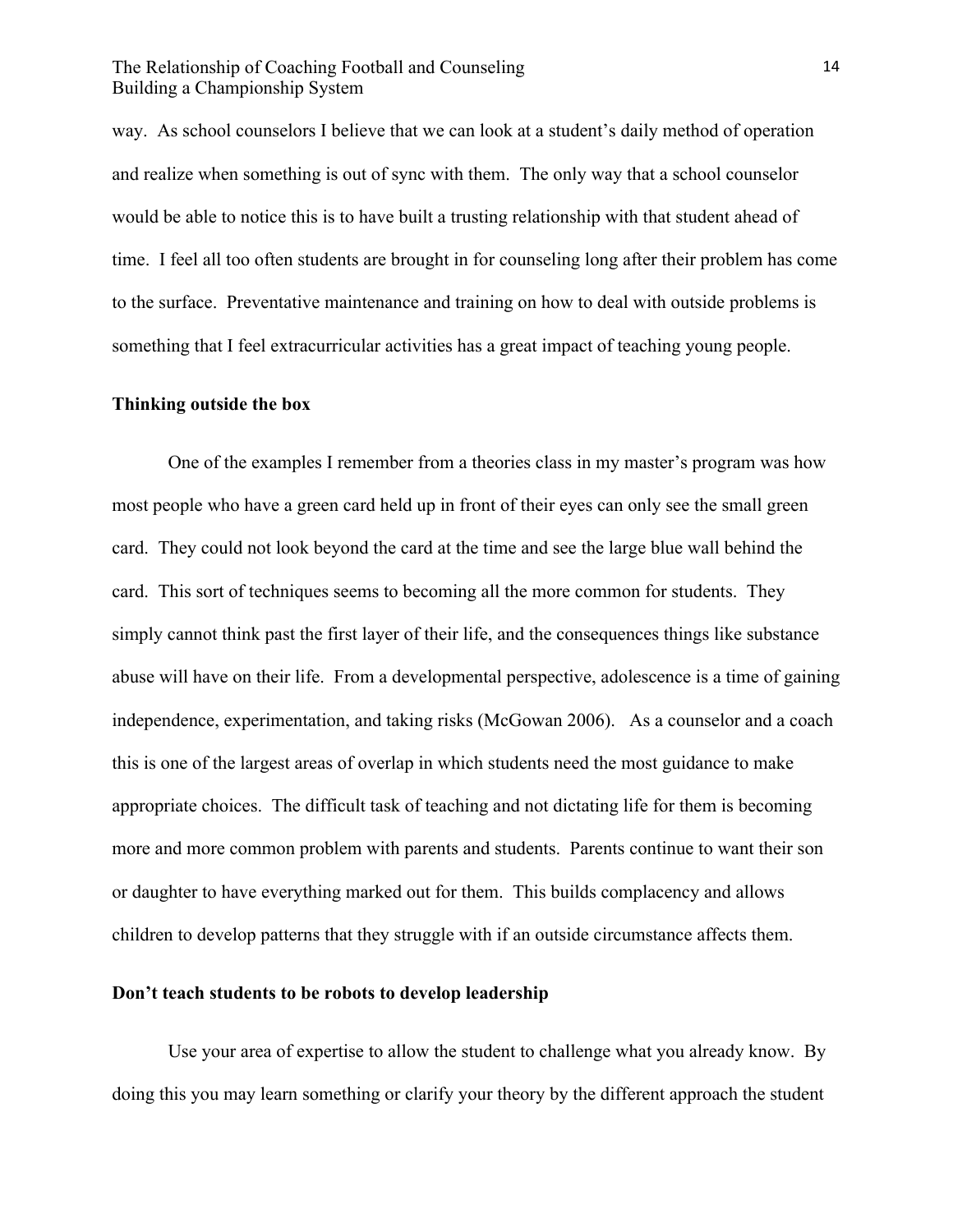uses to find a solution to the problem. *Accountability* has become catchword in today's sociopolitical climate. Since the 1960's, local, state, and federal government spending has been more closely scrutinized and the effectiveness of social programs and initiatives more carefully questioned (Houser, 1998;Kirst, 2000).

This is the area where blame comes into the system to destroy a championship team. Those individuals who hold each other accountable with unconditional positive regard gain trust from one another. Through positivity accountability forces individuals to think for themselves. In today's era of electronics it is harder and harder to find a young person that is programmed to listen the first time a direction is given. These simple tasks are leadership skills that now have to be reprogrammed into the student's brain. While I believe all people have some sort of leadership qualities, circumstances often create negative events to influence their life and turn them into followers. By becoming followers a lot of times people follow down the wrong path. All students are offered this path sometime throughout their school life. I feel it is the morals and work ethic that are instilled in a person at a very young age that keep them on the path of success.

As a counselor or a coach it is the path of success into adulthood that we need to focus our efforts on. I am just as proud of the former players I have in the community that are construction workers, farmer, doctors, or lawyers as I am of the players that have made it in the NFL. I believe the mental toughness that has been instilled in our young people through our program has a direct correlation to building a long lasting championship heart and being willing to fulfill their civil duties in our communities. Throughout all of the hard work and dedication one must remember what it takes to remain at the top, and that is a healthy lifestyle.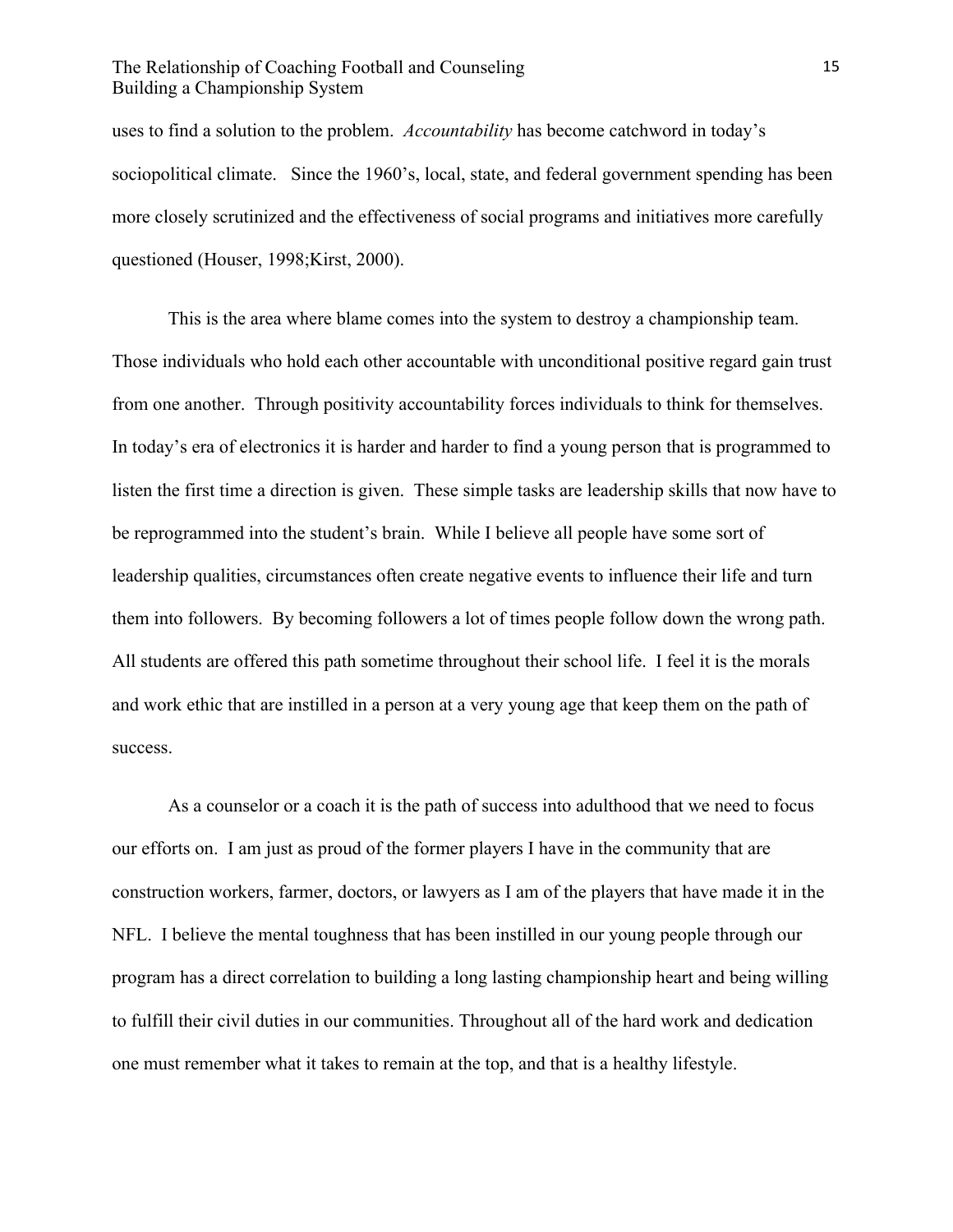#### **Living Healthy**

Rest and recovery is the key to success both on and off the football field. Throughout the grueling long season and physical demands of school and athletics it is vital to follow good core nutrition and sleeping habits on a consistent basis. The wheel of wellness (Niels 2008) gives a great theoretical model to follow to balance the rigorous routine of coaching and counseling and help ease the mental strain placed on someone in a dual leadership role. One of the most inspirational messages I heard was from Drew Breeze quarterback of the New Orleans Saints. People would ask him how he can balance so many tasks, family, and football. His advice was to be present in whatever situation you are in. I thought this was great advice both as a coach and as a counselor. Truly being present in the situation allows us to fully embrace the people we are working with at the time. Today it is harder than ever with multi-media distractions to be fully present and turn off the outside world.

A healthy lifestyle is a reflection of habits that we create. Society often creates habits unconsciously for us that cause us to follow an unhealthy lifestyle. We need to remember that we our leaders of our self and to keep making healthy choices. Our players are often reminded that choices have consequences. By continuing to remind players of this on a consistent basis we have been able to turn the drinking culture to a minimum. One of the biggest things I am proud of in our program is when the players choose to not drink any soda, let alone alcoholic beverages. This choice is made consciously because they know the impact it will have on their team goals of becoming a champion. This teamwork takes the one thing that requires the most will and desire and that is discipline.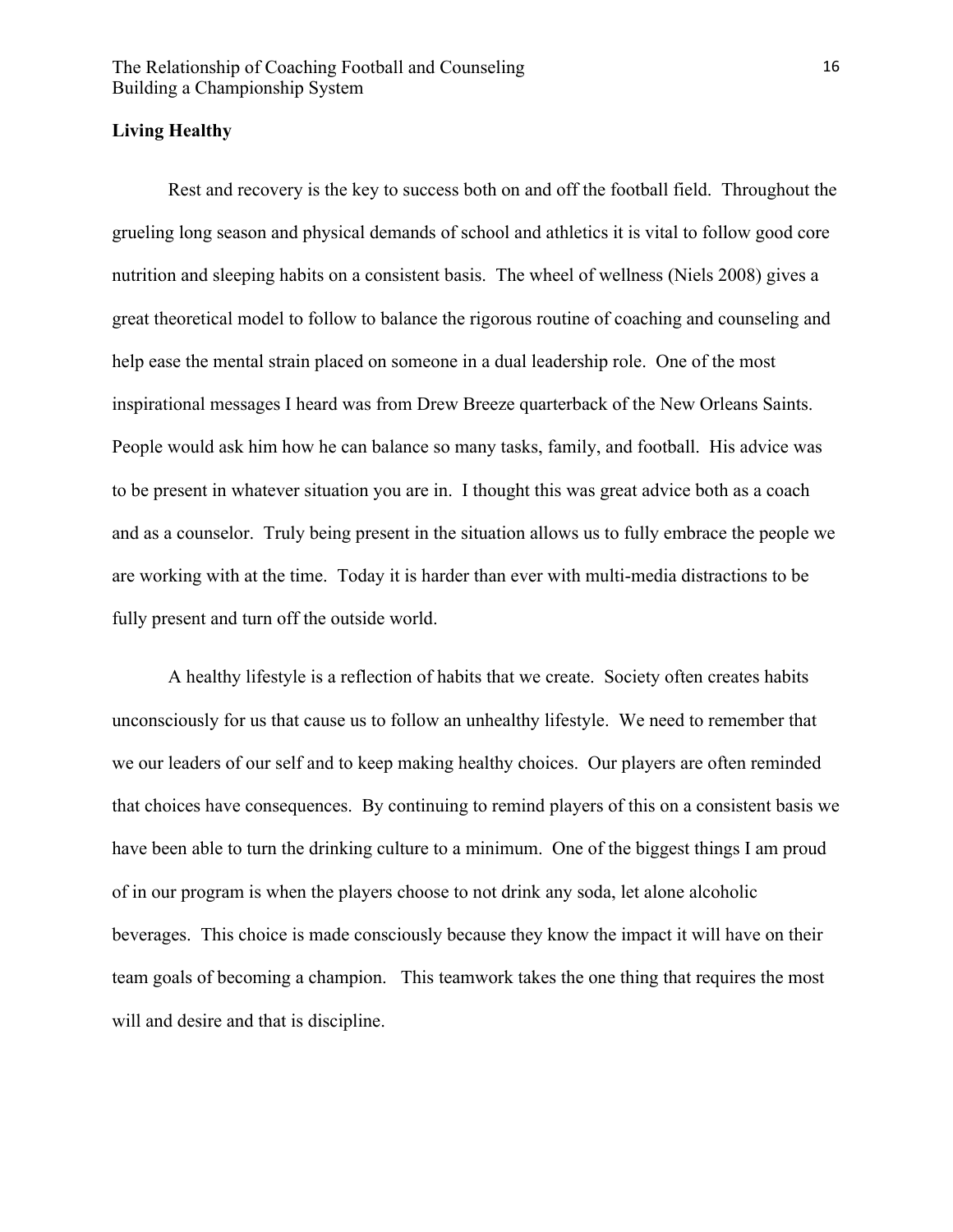## **Discipline**

More recently, the large increases in mandated counseling have resulted from colleges and universities making an effort to more vigorously confront behaviors that are deemed to be inappropriate on the campus (Dannells, 1990). This is in large respect to the lack of discipline that students are given through younger years. Extracurricular activities and discipline have been proven to increase student's ability to succeed at the college level. The habits and skills that can be taught at an early age have a long-term impact on young adult's ability to cope with diversity. I find it true in my own children that when habits like gaming take ahold of their thoughts they often have trouble changing tasks and following directions without a meltdown. When I first became a parent one of the best words of advice I had was from a Coach Fruechte, who said that I would highly suggest keeping those distractions out of your home (personal communication, November 30, 2004). I believe he is right. The problem is that society has created such a demand due to revenue from companies that it feels like you are a minority without them. I truly believe that as counselor's society has created a whole new wave of work in helping students to manage addiction from technology. Finding the joy in discipline is what makes champions. Learning to handle the discipline inflicted by others is what makes us stronger.

As counselors I believe the best thing that we can teach is self-discipline. Having clients learn self-discipline is a key in their healing process. It is very hard for them to gain belief in themselves that they can conquer their past and work toward a brighter future. All the things discussed in this paper from a football prospective help in the healing process. This is why I am such a firm believer in the correlation between coaching and counseling. The techniques that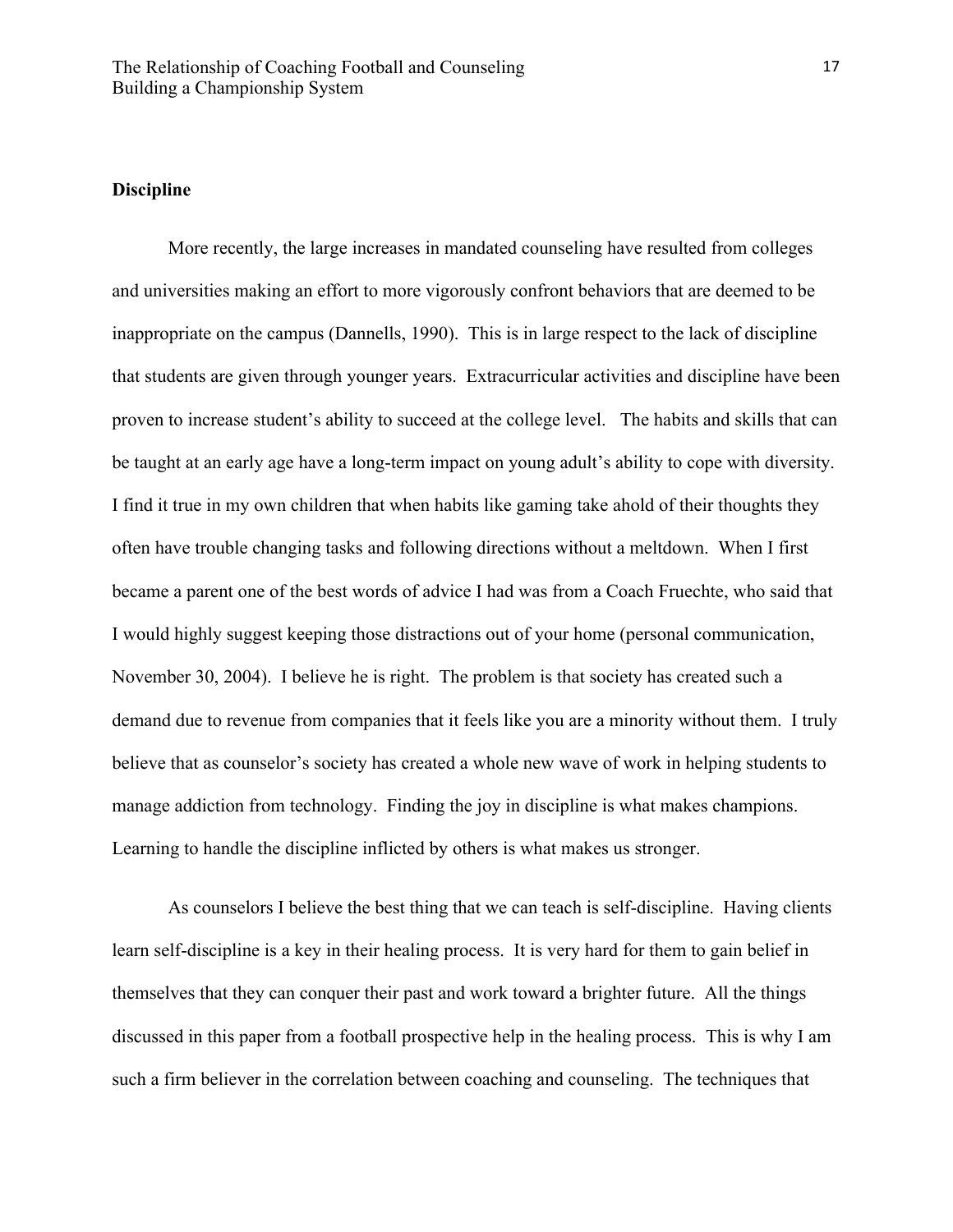counselors can use are in direct correlation with the influence coaches are trying to instill in their players. By hard work and discipline anything can be accomplished. The thought of believing in oneself to do this is what makes a person successful.

#### **Discussion**

The influence that both football coaches and school counselors have on adolescence and the way they impact their future is immeasurable. By giving proper guidance on and off the field a relationship of trust can be created among the student, coaches, parents, and school faculty. By observing areas in which students may be allowed to slide through the cracks in the system we as school counselors can build a strong team to help utilize the full potential of each and every student, and prevent this. As school counselors many of the following approaches can be used both in counseling and in the coaching field: Psychodynamic, Rational Emotive/Behavior Therapy, Adlerian Therapy, Solution-Focused Therapy, Developmental Counseling, and Cognitive Behavioral Therapy. Through the use of these approaches and characteristics of both school counselors and coach's, students have the opportunity to succeed in whatever endeavor life offers.

Through the use of these approaches both in the coaching world and in school counseling we can work together to build a championship atmosphere in our school systems. A team may be successful because of the players on their team or in their school system, but to build a true championship atmosphere trust has to be created. The overlap of coaching and counseling lies parallel to each other in order of importance about building this trust. Championship teams and systems are not created in one special night. They are created years before by the hard work and dedication of the team members involved.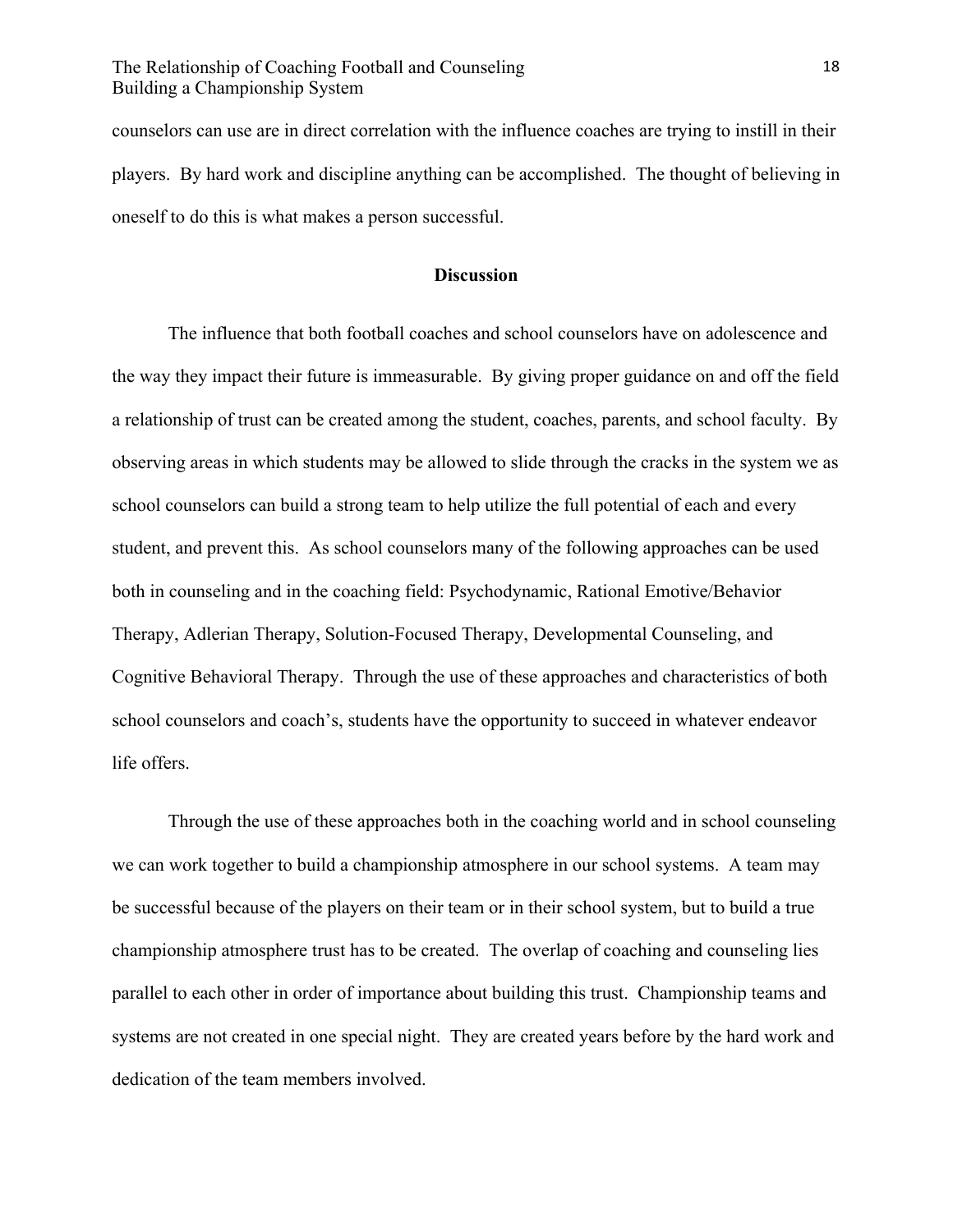As school counselors it is essential for us to know what motivates the people in the system we are in. The motivation from a coach is usually in the form of a championship. As school counselors it is through the daily victories of that student being supported through interventions like Positive Behavior Intervention and Support (PBIS) that champions are made. As a coach I may be very harsh on a student one time throughout the drill, but I must make it a point and a philosophy of mine to praise and be positive and encouraging the next time that player passes buy. The results I have found from my years of coaching are Sundays are a day of rest. Mondays are a reflection on what is to be learned. Tuesday needs to be a day in which the player is brought back down to the base of the mountain or task at hand of the opponent for the week. Wednesday is the day where you start to build and erase any questions a student may have. Thursdays are designed to make your team feel invincible and confident in what they are about to perform. Friday is lead with a smile and pure emotion and desire to adapt, improvise and overcome any situation that is placed in front of them. Saturday's are a day for growth and investment in the young culture that lies behind them in the form of coaching our youth program.

As school counselors it is very important to realize what portion of psychological time the client is in. By doing this and relating to this philosophy you can see what day of the week they are stuck on and help them to build themselves up throughout the week to reach their goal. Throughout time many clients are stuck without a goal and cannot achieve success. It is our goal as a counselor to help them find that inner drive again inside them.

As school counselors it is our obligation to observe any leaks in our school system that affect the outcome potential of our students. To increase the overall structure set forth in a school district you need to be aware of the needs and desires of the district that have been put in place. Remember to always put the student first and not create a patchwork type system just because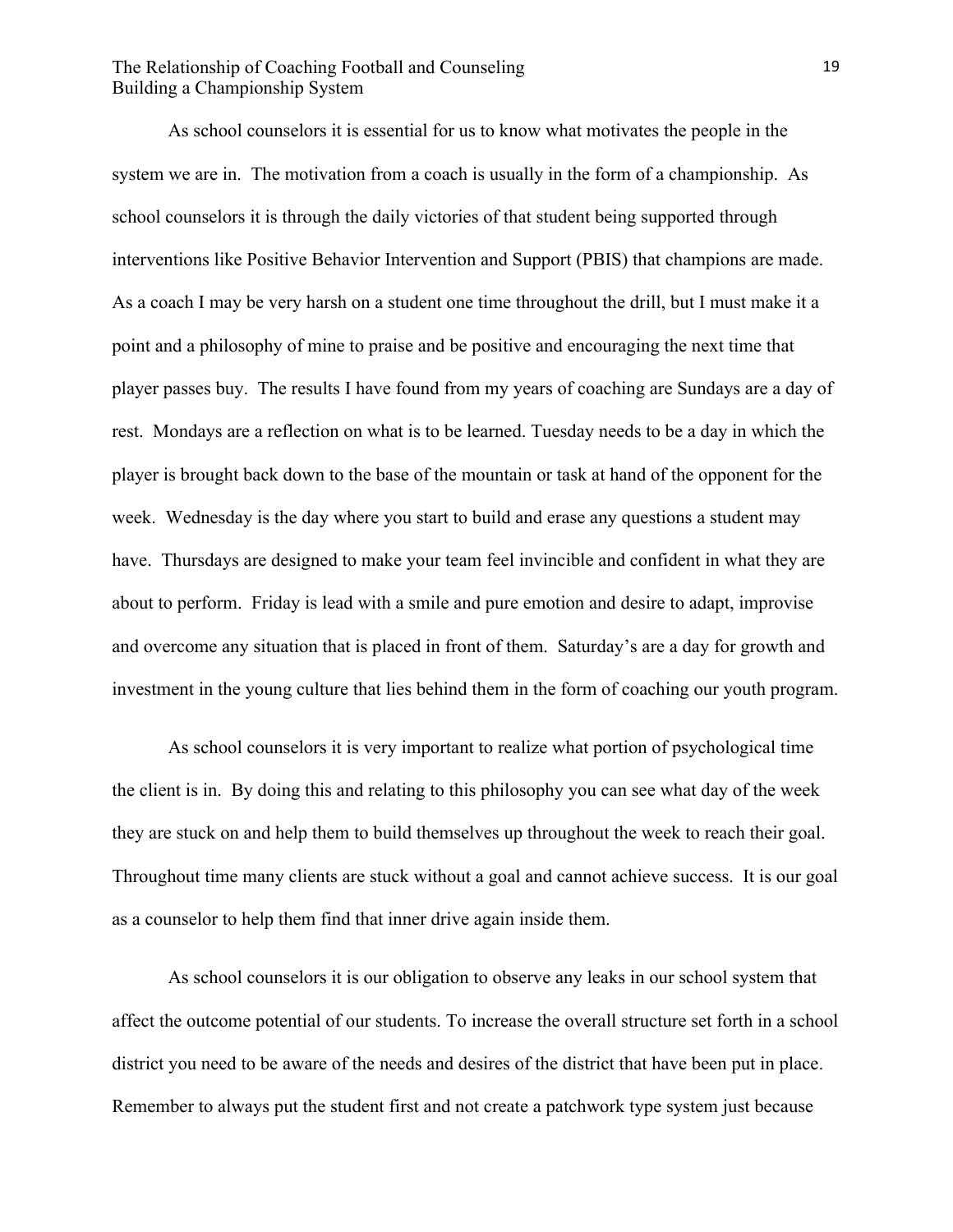the almighty dollar say's so. Stick up for yourself and our profession as school counselors and help increase the productivity and overall health of our school system.

I have spent 15 years of my life learning how to adapt to students and get the most out of them. More importantly was not what I got out of them, but training what they learned about their own limits. The coolest thing in coaching is when you see that imaginary light bulb start to flicker inside someone that is starting to see the path that they are to take. Once the light goes on it is just a matter of plugging themselves in and lighting the path to their future. Counseling should have that same affect. When you can help a client find what lies within themselves the rewards begin.

As I reflect on the future pathway of the school counseling career I can't help but think there is some "It" factor that has possessed me to continue on and do what I do throughout my crazy chaotic lifestyle. I do not claim to be the most knowledgeable counselor in the world, nor do I claim to know more than anyone else. Remember stay humble and stay hungry. What I do possess is an incredible way to relate with youth. It is something I enjoy and am passionate about achieving. I feel that the positivity and warm smile you can give a child is priceless. That care and compassion that you show them in coaching or in counseling may be the only person that day who has looked in their eyes to see what lies inside their heart. It is easy to give a child a dream. The hard part is staying with that child through the journey that awaits them.

All too often I find in my coaching career people who are too quick to judge a person just because of where they are at in life. Our coaching philosophy is to never quit on a young person. Time and time again we have taken the bad athlete and made them good, a good athlete great, and occasionally you have your elite athletes rise up. At the current time, remaining consistent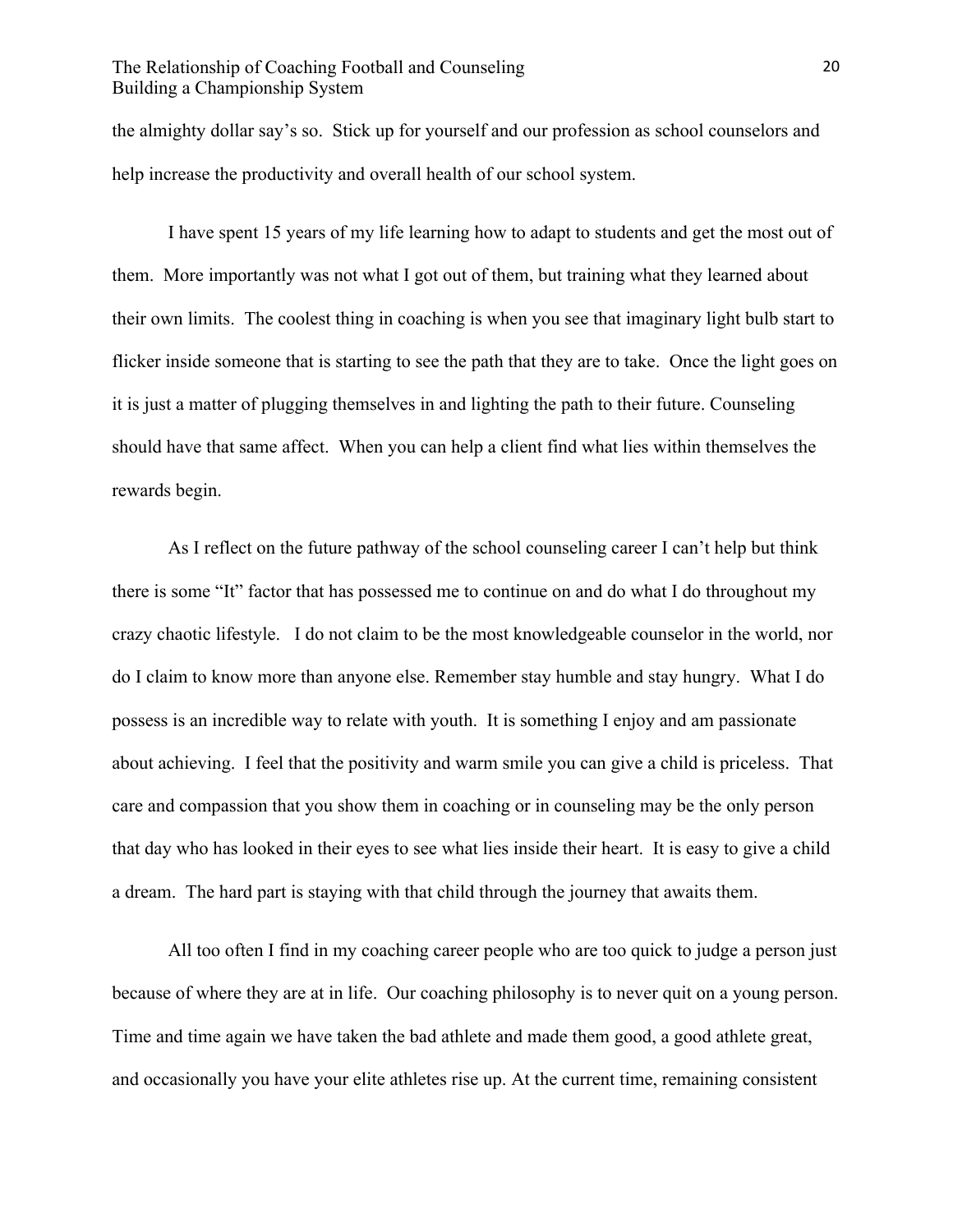with them, they find themselves as a starter on a highly successful football team when they are older. I think this is a great reflection on how we as counselors have to meet people where they are at, remain consistent with them and give some belief and stability in their lives.

As I complete this capstone project I find it ironic that another young man I once coached has signed to play in the NFL today. I have watched this young man grow from climbing goal posts in Nebraska when he was five, through the start of a high school football dynasty and two state championships, live a dream as a division one football player, and now reach an unthinkable milestone for a small town boy to enter the NFL. All of this by sticking with the system his father created and living and breathing with a championship heart. While all of this was far from given, the choices were his and he dared to dream. The "it" factor was instilled in him, he just chose to live it.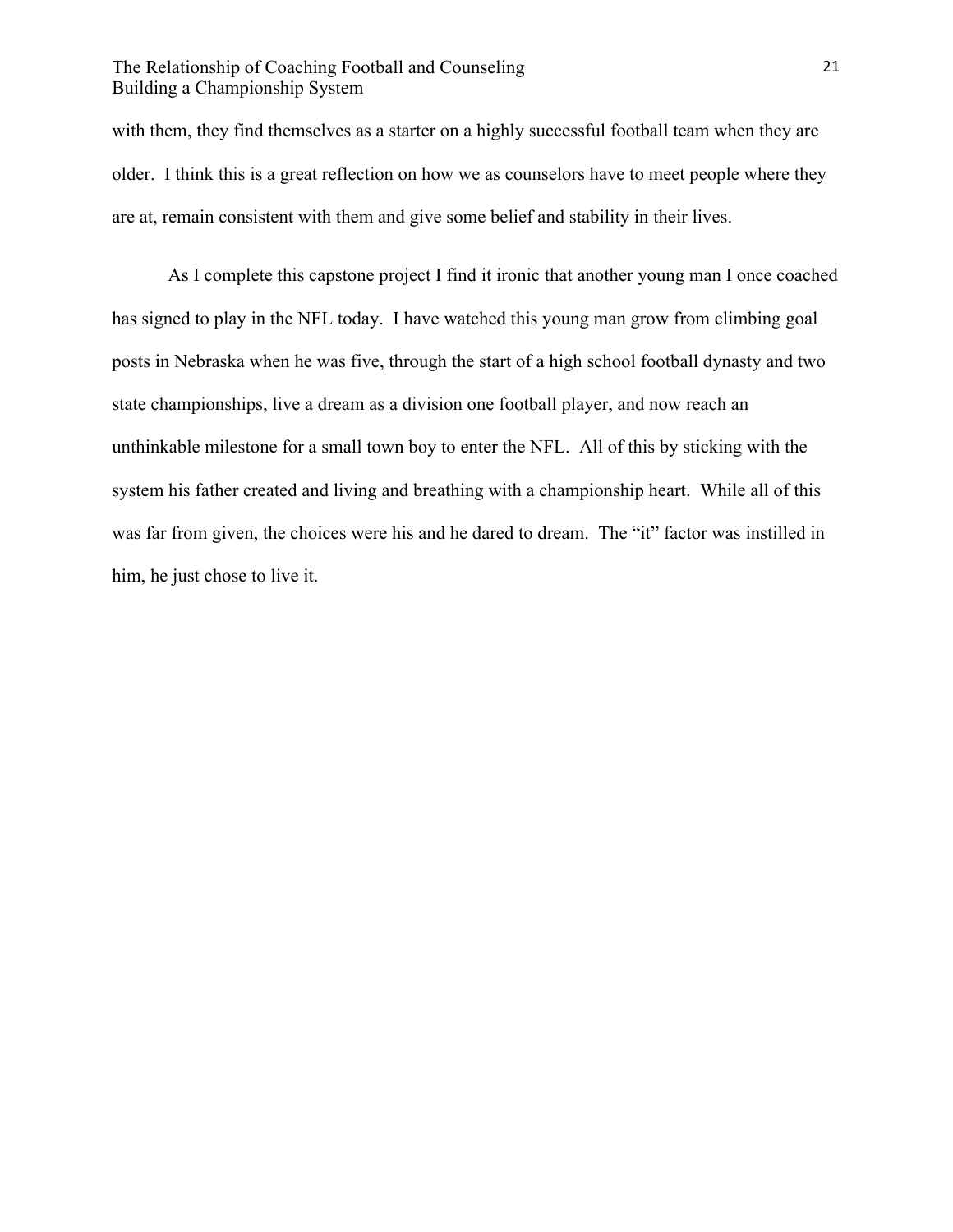#### References

American Psychological Association (2009). *Publication Manual of the American Psychological Association (6th ed.). Washington, DC: Author.*

Chemers, M.M. (2000). Leadership research and theory: a functional integration [Electronic version]. *Group Dynamics: Theory, Research and Practice,4, 27-43.*

Dannells, M. (1990). Changes in disciplinary policies and practices over 10 years. *Journal of College Student Development, 31,*408-401*.*

Dryden, Digiuseppe, & Neenan, (2003). *A primer on Rational Emotive Behavior Therapy.* 

Champaign, IL: Research Press.

Ellis, A., & Maclaren, C. (1998). *Rational emotive behavior therapy*: *A therapist's guide.* San Luis Obispo, CA: Impact.

Vernon, A. (2004). *Counseling children & adolescents.* Denver, CO: Love Pub

- Houser,R (1998). *Counseling and educational research: Evaluation and application.* Thousand Oaks, CA: Sage.
- McGowan, S.A. (2003). Psychological Time in Later Life: Implications for Counseling. *Journal of Counseling Development, 81,*259-267*.*

McGowan, S.A. (2005). A Call for Greater Collaboration Between the Counseling Psychology a nd School Counseling Professions. *Journal of Counseling & Development, 83,* 504-508.

McGowan, S. A.(2006). Wearing Two Hats: Counselors Working as Managerial Leaders in Agencies and Schools. *Journal of Counseling & Development, 84*, 120-126.

McGowan, S.A. (2006). Understanding Adolescent Substance Abuse: Prevalence, Risk Factors, and Clinical Implications. *Journal of Counseling & Development,84,*283-290.

McGowan, S.A. (2007). Mandated Disciplinary Counseling on Campus: Problems and